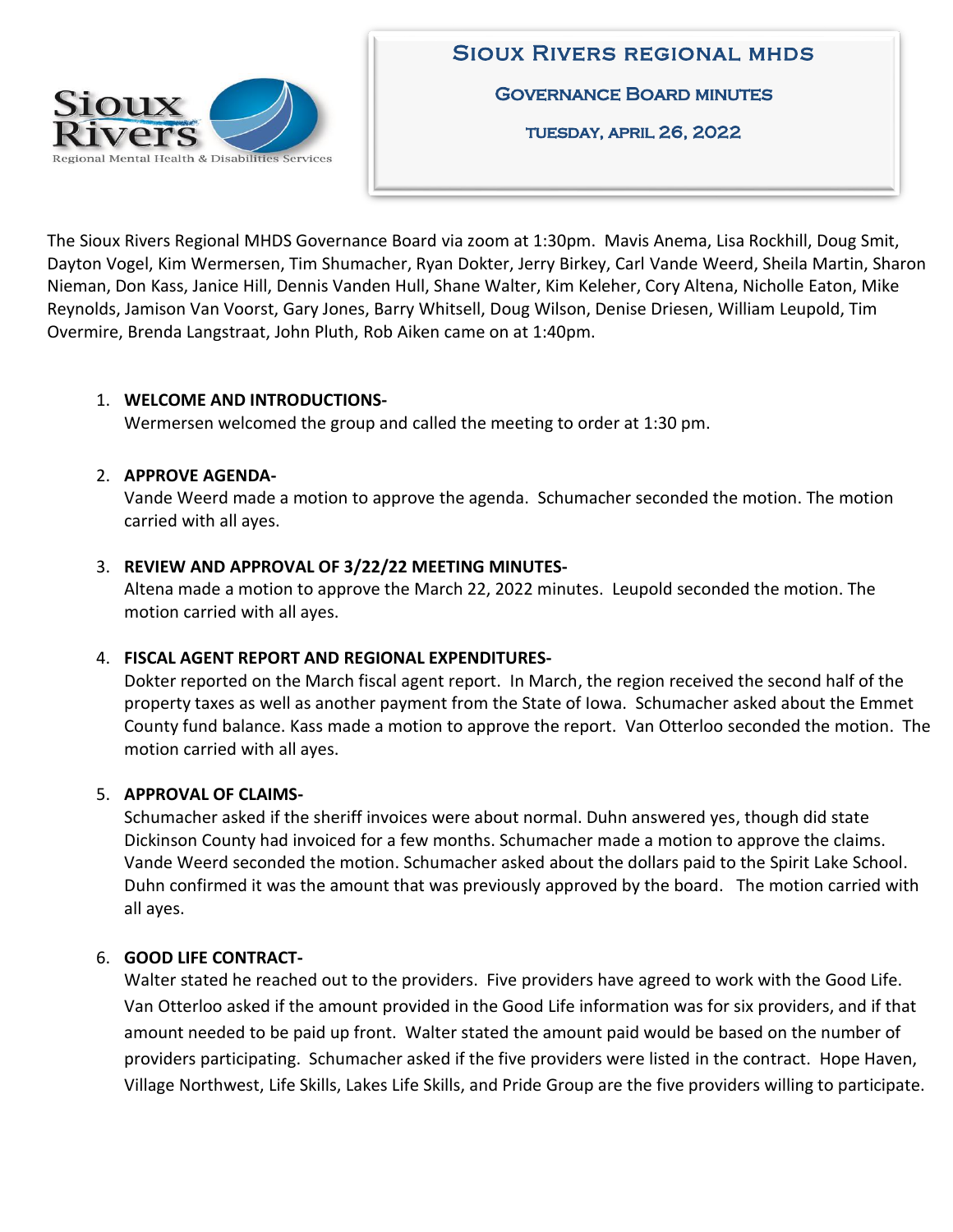

**SIOUX RIVERS REGIONAL MHDS GOVERNANCE BOARD MINUTES** TUESDAY, APRIL 26, 2022

Vanden Hull asked how long the contract would last. Walter confirmed the contract would be for a year. Birkey asked if some of the dollars could be utilized by the end of this fiscal year. Walter confirmed that some of the dollars could be expended yet this fiscal year. Van Otterloo is concerned that \$75,000 is a lot for one provider. His hope is the benefit is worth it. Walter believes it is a good buy based on what he has learned about the program. Kass stated there are other regions within the state that are utilizing the service. The goal of this program is to provide a lasting positive impact for the providers. Altena asked if the contract with Good Life is to help them retain employees, similar to the next line item agenda of provider employee incentives. Van Otterloo agrees with Altena in that incentives should come from the Good Life program. Walter stated the employee incentive is an immediate impact whereas the Good Life program is a long-term benefit. Vande Weerd asked how much of the money could be spent out of this fiscal year. Walter stated he did not know for sure, but the hope is that some of the services will be provided in this fiscal year. The rest of the dollars will need to be spent in the next fiscal year. Some of this depends on how much time can be spent with providers yet this fiscal year. Schumacher asked about the buy in of the providers. Schumacher wonders if Good Life is being pushed on the providers. Walter stated the program is not being pushed on them. They were asked if they would like to participate if it was provided. Walter asked for their commitment. Schumacher confirmed the benefit to the region is the provider would be available to the remain in the region if they can retain staff. Walter confirmed we need the providers to retain staff in order to keep providers within our region. Schumacher made a motion to approve the Good Life Contract. Vanden Hull seconded the motion. The motion carried with all ayes.

#### 7. **PROVIDER EMPLOYEE INCENTIVES-**

Walter discussed the provider employee incentives. This program differs from Good Life in that it provides some immediate relief to providers. Wermersen asked how much the region is looking at spending. Walter would like a similar amount to that of the Good Life. The providers have roughly 1400 employees. Nieman asked about the number of employees at Pride Group. Duhn confirmed Pride Group had not responded to any of the requests. Van Otterloo asked about the employee recommendation they were tasked with at the last meeting. Walter confirmed the staff had originally suggested paying only the full time staff. But, the providers stated their concern in paying only the full time staff is there are a lot of employees that aren't full time and they could potentially feel less important than the full time staff. Walter suggests paying a percentage of the dollars based on the number of hours worked per week. Carl asked how this was sustainable going forward. Walter stated this would be a one-time deal for the providers while we have the money. Kass stated with the number of employees, we would not be making a great impact per employee and suggested the region would be better off seeing how the Good Life works. Nieman states we have many employees that are direct support staff. This is more about telling staff we appreciate their efforts. Whitsell believes his staff would see this as an appreciation to continue to work through a challenging time. Many of which are still wearing masks, have been on full quarantine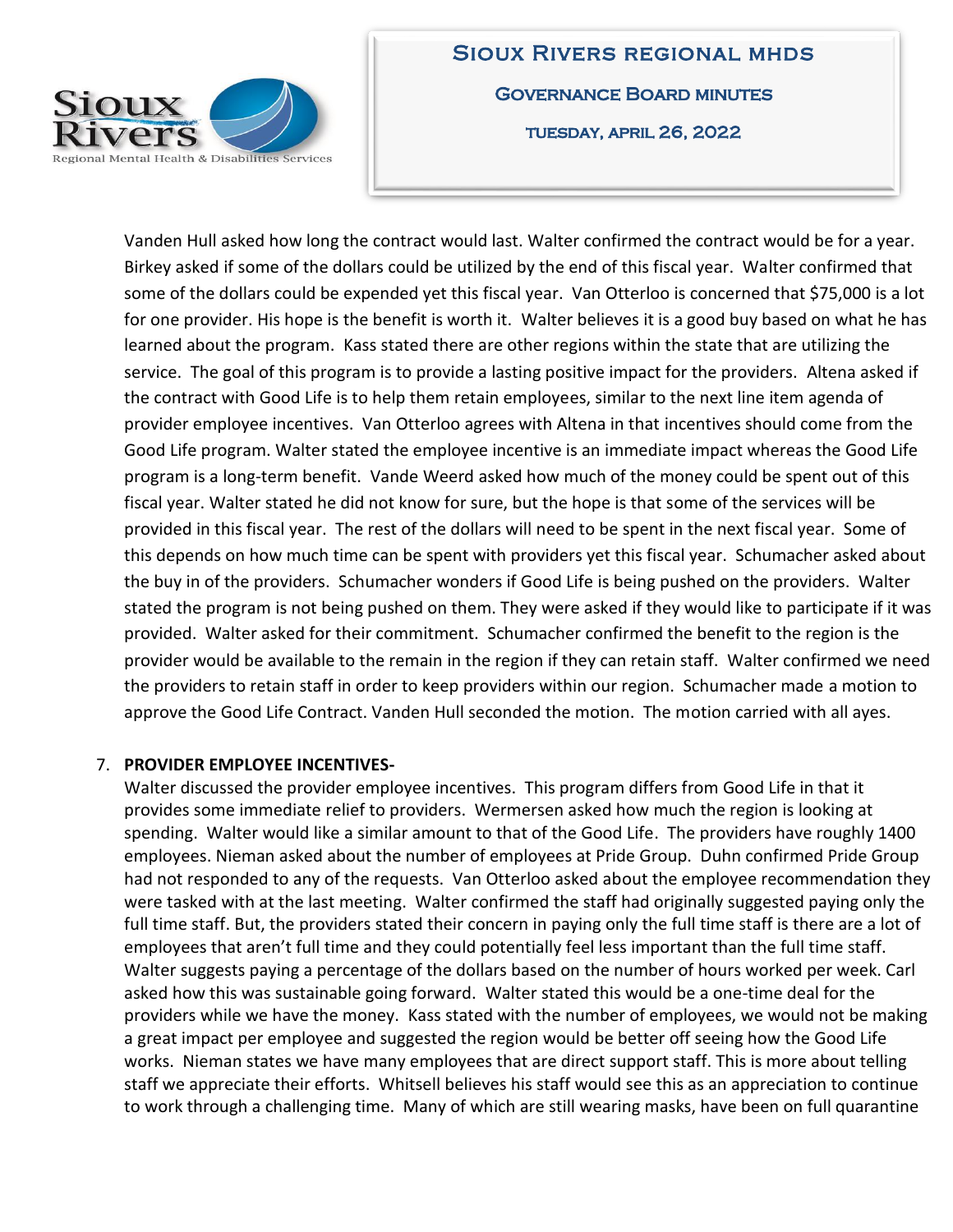

# **SIOUX RIVERS REGIONAL MHDS GOVERNANCE BOARD MINUTES**

TUESDAY, APRIL 26, 2022

since February. Whitsell agreed with Nieman that these little things go a long ways. Hill agreed with Whitsell. Keleher, Driesen, and Smit all concurred. Smit stated that many had to work longer hours and never got to work from home. Whitsell also stated that at many times his staff were working with positive Covid clients and still showed up to work. Eggink-Postma agreed that any little amount would go a long way towards appreciating the staff. Wermersen stated that if the board agreed to \$350,000 at 1600 employees it would be roughly \$200 per employee as an example. Van Otterloo asked if we would leave the decision with the provider to determine how they distribute to their staff. Birkey stated that Lyon County did not feel tax payer dollars should be paid to staff and ultimately they opted not to provide the incentives. Leupold sees the point Lyon County made. However, Leupold does know it is important to give people a pat on the back when they can. Vande Weerd asked which providers would receive the money. Walter confirmed all providers within our region would get money. Anema suggested providers get an amount of money and then the providers decide how to spend it in their agencies. Kass stated that if the region were to give the money to every individual to show the appreciation, if the individuals would even be working for the providers within the year. Kass wonders if we would be better off holding the money and see what rate increase is needed to retain these providers. Hill wonders if bonuses could be made in increments throughout the next year. Wermersen would like to pay the employees the benefit. Van Otterloo would like to table it until next month until we know how much to spend, and would also like to spend enough to make an impact. Walter believes it makes sense to approve an amount and then determine how to distribute it to providers. Rockhill did state the staff could not come up with a great plan to distribute to providers either and that is why it was brought to the board for suggestions. Wermersen believes the fair way is to approve an amount, and provide the same amount per employee to the providers. That allows the providers to distribute those funds. Wermersen sees this more as we need the employees and appreciate the employees for what they do. Vanden Hull asked if the funds get sent to the state would we get any of that money back in Sioux Rivers. Walter confirmed if the dollars get back to the state we would need to apply through the incentive fund and likely would not see them back. Leupold made a motion to approve \$200 per employee to be given to the providers to distribute to the employees as they see fit. Vanden Hull seconded the motion. Vande Weerd asked if there would be a check and balance if the money is given to the providers for their employees. Keleher suggested there be a written agreement that the money goes directly to the employees within the provider organization which could be signed by the provider prior to distribution of funds. It was agreed this was a good idea. Wermersen asked for a roll call vote. Vande Weerd yes, Altena no, Birkey no, Kass no, Vanden Hull yes, Leupold yes, Van Otterloo yes, Pluth no, Wermersen yes. The motion carries on a 5-4 vote. Schumacher was no longer on the zoom (his internet kicked him out, was back in the zoom during the Glenwood closure agenda item).

# 8. **GLENWOOD CLOSURE/IRSH COSTS-**

Walter discussed the Glenwood closure. Walter stated the regions are being asked to place these individuals in IRSH homes within the state, at the expense of the regions. Walter stated he has talked with Linda at Lakes Life Skills to increase the numbers of beds at the IRSH by three additional beds. Walter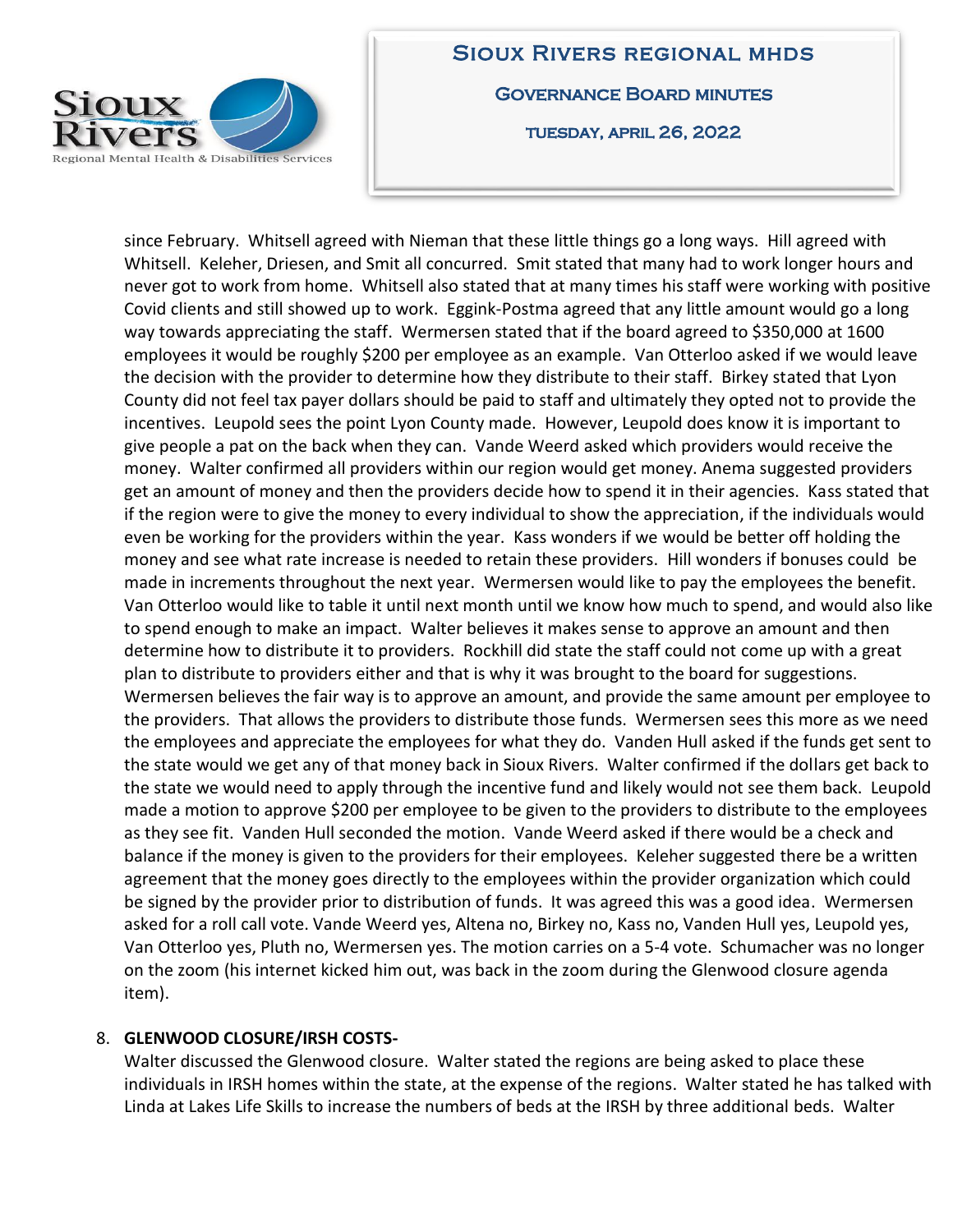

stated Lakes Lifeskills has been working with individuals similar to IRSH in Spirit Lake for some time at an enhanced rate. The state expects the regions to expend their dollars for IRSH. When the dollars are expended by the region the MCO would assume the costs of those homes. Wermersen discussed with the board the need to be aware of the potential costs, but that it is understood funds can be kept back to provide that funding after this fiscal year. Walter and Will met with Linda at Lakes Life Skills. It looks like LLS will have the original beds ready by June. With the intent to add an additional three beds at the potential contracted IRSH rate. Doing the math Leupold stated this could be roughly \$800,000 for the three additional individuals that are not already contracted at the IRSH home.

#### 9. **28E AGREEMENT-**

Walter stated legal is working on this and will have it to the board next month.

#### 10. **GENERAL ASSISTANCE MOU-**

Walter stated legal is working on this and will have it to the board next month.

#### 11. **MANAGEMENT PLAN-**

Walter stated legal is working on this and will have it to the board next month.

# 12. **STRATEGIC ACTION PLAN-**

Walter provided an update to the strategic action plan. The region is currently working on the next phase of the plan. He thanked everyone on the zoom for their involvement.

# 13. **INTEGRATED TELEHEALTH PARTNERS-**

Walter met with Integrated Telehealth Partners staff to discuss how that service is being utilized in some of the hospitals. Walter has asked for clarification from ITP as well as the hospitals about this service. Walter is concerned some of the service is redundant in that they have access to services within their hospital network that may be a duplicate to ITP. Walter and Will plan to meet with the CEO of Avera to discuss what they have available. Walter plans to bring the information to the board next month for a decision on how to move forward with ITP.

# 14. **GENERAL DISCUSSION/UPDATES**

Eggink-Postma provided an update on the Crisis Stabilization Unit/Chairs. Care Connections is meeting with their board today to approve the crisis services. Eggink-Posta did state one person has been served in the community based crisis service that began in March. Wermersen stated he and Walter met with the CEO's of Rolling Hills and Care Connections about the Access Center. Wermersen discussed the positive discussions all regions had during that meeting.